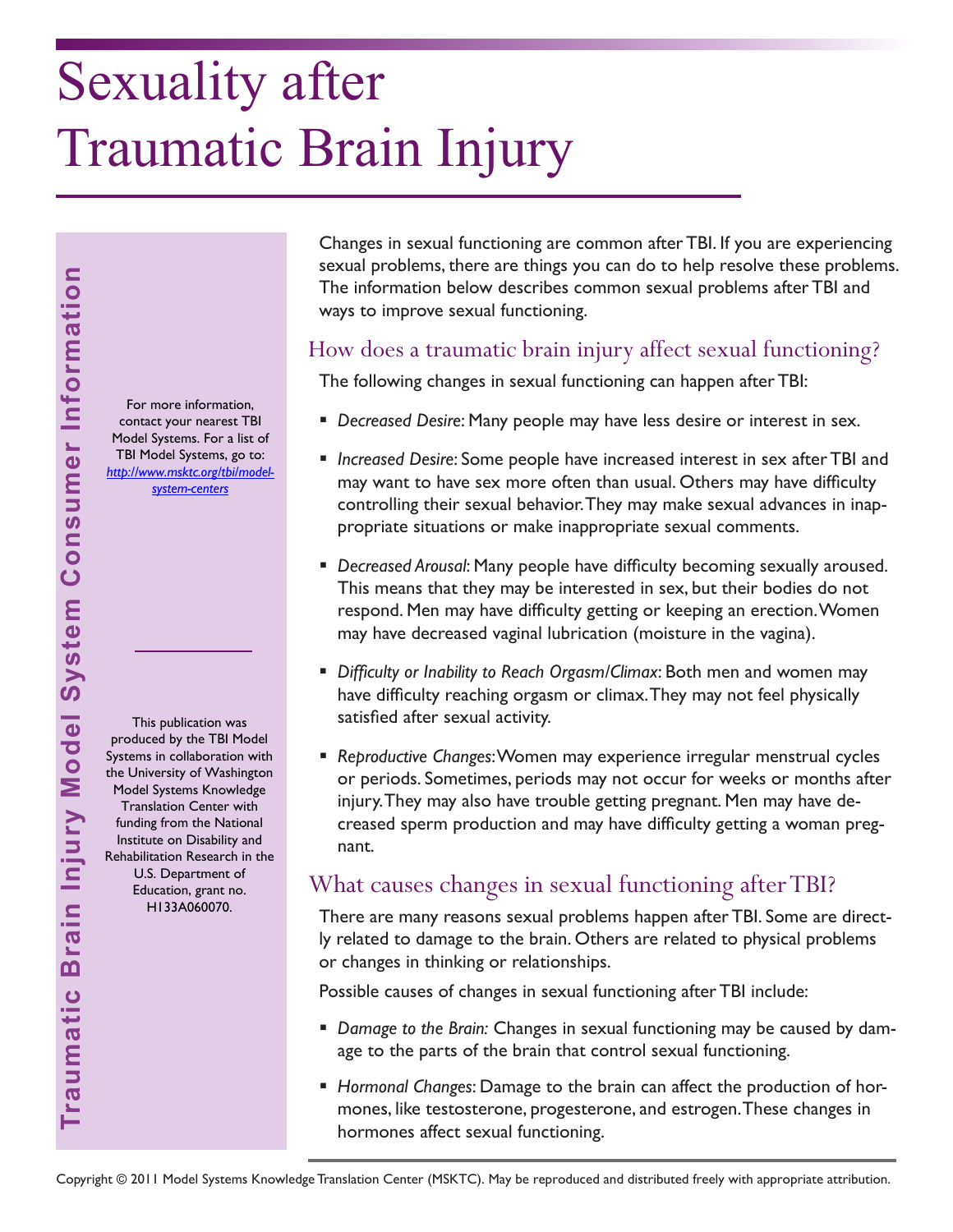- *Medication Side Effects*: Many medications commonly used after TBI have negative side effects on sexual functioning.
- *Fatigue/Tiredness:* Many people with TBI tire very easily. Feeling tired, physically or mentally, can affect your interest in sex and your sexual activity.
- *Problems with Movement*: Spasticity (tightness of muscles), physical pain, weakness, slowed or uncoordinated movements, and balance problems may make it difficult to have sex.
- *Self-Esteem Problems*: Some people feel less confident about their attractiveness after TBI. This can affect their comfort with sexual activity.
- *Changes in Thinking Abilities*: Difficulty with attention, memory, communication, planning ahead, reasoning, and imagining can also affect sexual functioning.
- *Emotional Changes:* Individuals with TBI often feel sad, nervous, or irritable. These feelings may have a negative effect on their sexual functioning, especially their desire for sex
- *Changes in Relationships and Social Activities*: Some people lose relationships after TBI or may have trouble meeting new people. This makes it difficult to find a sexual partner.

# What can be done to improve sexual functioning after TBI?

- **Sexual interfeating**<br> **Sexual for** *Fraigue/Tiredness: Many* **very easily. Feeling tired<br>
can affect your interest<br>
of muscles), physical pair<br>
<b>Problems** with Movement<br> **Sexuality and the Consumer Consumer Instanting**<br> **Pr**  Talk with your doctor, nurse practitioner, or other health or rehabilitation professional about the problem, so they can help you find solutions. Some people may feel embarrassed talking openly about sexual issues. It may help to keep in mind that sexuality is a normal part of human functioning, and problems with sexuality can be addressed just like any other medical problem. If you are not comfortable discussing sexual problems with your doctor, it is important to find a health professional who you do feel comfortable talking with.
- Get a comprehensive medical exam. This should include blood work and maybe a urine screen. Make sure you discuss with your provider any role your medications may play. Women should get a gynecology exam and men may need a urology exam. Ask your doctor to check your hormone levels.
- **Consider psychotherapy or counseling to help** with emotional issues that can affect sexual functioning.
- Adjusting to life after a TBI often puts stress on your intimate relationship. If you and your partner are having problems with your relationship, consider marital or couples therapy.
- Consider starting sex therapy. A sex therapist is an expert who helps people to overcome sexual problems and improve sexual functioning. You can search for a certified sex therapist in your geographic area on the following website: http://www.aasect.org/
- Talk with your partner and plan sexual activities during the time of day when you are less tired.
- When having sex, position yourself so that you can move without being in pain or becoming off balance. This may mean having sex in a different way or unfamiliar position. Discuss this with your partner.
- **Arrange things so that you will be less dis**tracted during sex. For example, be in a quiet environment without background noise, such as television.
- If you have trouble becoming sexually aroused, it may help to watch movies or read books/ magazines with erotic images and other sexual content.
- There are sexual aids developed to help people with disability. A good website for these aids is: www.Mypleasure.com/education/disability/index.asp
- **Increasing your social network can increase** the opportunity to form intimate relationships. You may consider joining a club or becoming involved in other social organizations.